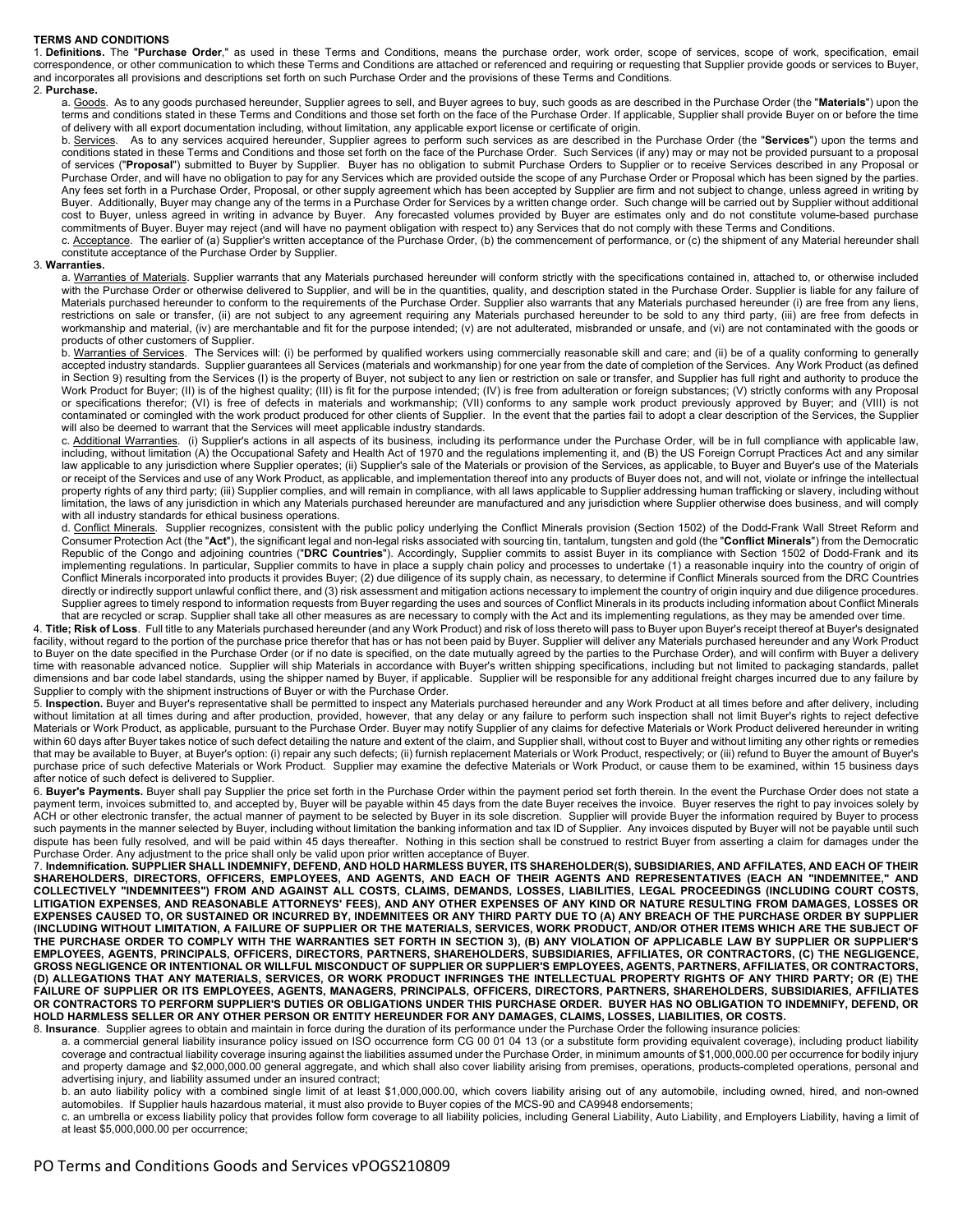d. worker's compensation insurance in the minimum statutory amount in the state or states where Supplier conducts its business;

e. employer's liability insurance, including bodily injury coverage, with limits of at least \$1,000,000.00 for each accident;

f. errors and omissions liability insurance applicable to Supplier's profession, if Supplier is providing Services that include professional services hereunder, to include coverage for liability arising from any actual or alleged breach of duty, negligent act, error or omission in the conduct of Supplier's performance of the Services with limits of \$5,000,000 for each wrongful act and \$5,000,000 in the aggregate;

g. contractors or pollution legal liability insurance covering any exposure to hazardous materials (as those terms are defined by federal, state, or local law) caused or created by Supplier, any Services, or any Materials, with limits of at least \$1,000,000 per occurrence and \$2,000,000 in the aggregate;

h. riggers liability insurance to insure against physical loss or damage to property or equipment if Services (if any) involve moving, lifting, lowering, rigging or hoisting of property or equipment. The amount of insurance carried hereunder must meet or exceed the value of the largest property load; and

i. property insurance covering Buyer's movable property while in Supplier's possession, and including property delivered and/or installed by Supplier. Such property insurance must be written on a replacement cost value basis and will remain in force until the property is received in Buyer's possession and accepted by Buyer.

All insurance coverages required by this Sectio[n 8](#page-0-0) shall (i) be placed with an insurance company having an A.M. Best Rating of A IX or better, (ii) be issued by insurance carriers licensed to engage in the business of insurance in the state or states in which Supplier conducts its business and in which the goods or services to be provided or performed hereunder will be provided or performed, as applicable, and (iii) provide that such Policies may not be canceled or terminated without prior written notice to Buyer. Supplier shall name Buyer as an Additional Insured via forms CG2010 (Operations), CG2015 (Products) and CG2037 (Completed Operations), as applicable, under the liability policies required by Subsections (a)-(c), (g), and (h) of this Sectio[n 8](#page-0-0) in support of its indemnity obligations in Section [8](#page-0-0) of these Terms and Conditions and for the purpose of protecting Buyer from expenses and liabilities which arise out of, or are alleged to arise out of, or be related to, the goods, products, services, and/or Materials which are the subject of the Purchase Order. Subject to the limitations under which Buyer is named as an Additional Insured as specified herein, the liability insurance policies procured by Supplier as required by this Sectio[n 7](#page-0-1) will be primary to, and not contribute with, or be in excess of, any primary and excess insurance that Buyer may carry for the respective types of losses covered under such policy(ies), to the extent that Buyer or Supplier is alleged or determined to be responsible for such losses. Supplier shall provide evidence of the insurance coverages required by this Section by delivering to Buyer certificates of insurance for each above-referenced policy, contemporaneous with Supplier's acceptance of the Purchase Order. Supplier shall also, contemporaneously with its acceptance of the Purchase Order, provide policy endorsements for the policies identified in this Section [8,](#page-0-0) naming Buyer as an Additional Insured under each such policy as required above. All of Supplier's required insurance policies shall be endorsed to provide that the insurer will have no right of subrogation against Buyer, its affiliates and their respective employees and agents (collectively, the "**Buyer Parties**") whereby Supplier's insurers agree not to seek recovery for or against the Buyer Parties for any loss, damage, expenses or other sums paid by the insurers under the required insurance policies even if the need for any such payments was caused by the actual or alleged fault of the Buyer Parties or anyone for whom any of the Buyer Parties may be responsible. No policy limits, no policy deductible, nor any self-insured retention shall in any way serve to limit Supplier's liability to Buyer for legal liabilities resulting from obligations, duties, and services to be performed or failed to be performed as set forth in the Purchase Order. Supplier will provide Buyer thirty (30) days' advanced written notice before termination or cancellation of any insurance policies required by this Sectio[n 8](#page-0-0) takes effect. Failure to maintain the types and levels of insurance required by this Sectio[n 8](#page-0-0) is a material breach of the Purchase Order. Without limitation to Buyer's rights at law or under the Purchase Order, Buyer may withhold payment or otherwise suspend its performance of the Purchase Order until Supplier is in full compliance with this Sectio[n 8.](#page-0-0) If at any time Buyer is notified or otherwise determines that Supplier is not in full compliance with this Sectio[n 8,](#page-0-0) Buyer may (but is not required to), on behalf of Supplier, purchase insurance with the level of coverage required hereunder and Supplier will be responsible to reimburse Buyer, upon demand, for all of Buyer's expenses incurred therefor, including, without limitation, the insurance premiums and any brokerage fees paid by Buyer.

<span id="page-1-0"></span>9. **Intellectual Property**. Buyer shall own, and Supplier hereby transfers and assigns to Buyer, immediately upon creation, all right, title, and interest in and to any deliverables, designs, results, technical information, drawings, source codes, or other materials created by or for Supplier in connection with the Materials or Services at or in response to Buyer's request (collectively, the "**Work Product**"), not including Supplier's pre-existing confidential information and intellectual property. The Work Product is produced hereunder as works made for hire, and Seller shall take all necessary steps to ensure that such assignment and transfer is effected and fully vested in Buyer, free of any claims, interest or rights of third parties.

10. **Waiver; Time.** Any failure to enforce any right or remedy hereunder shall not constitute a waiver of such right or remedy. Unless expressly provided otherwise in the Purchase Order, time is of the essence with respect to Supplier's obligations.

11. **Independent Contractor**. Supplier is acting as an independent contractor and not as an agent or employee of Buyer, and therefore Supplier will have no authority to bind, assume responsibility for, or obligate (whether expressly or by implication) Buyer or any of its affiliates. Supplier will use its own discretion in performing Services, except as otherwise required under the Purchase Order. Supplier will report as income to the appropriate government agencies all compensation received pursuant to the Purchase Order and will pay all applicable taxes, insurance, bonds or any other subscription of any kind. Individuals who provide any part of the Services are employees of Supplier and will not be deemed employees of Buyer for any reason. Supplier will be responsible for and will promptly pay all federal, state and municipal taxes, chargeable or assessed with respect to its employees, including, but not limited to, social security, unemployment, workers' compensation and federal and state withholding taxes.

12. **Suspension**. Buyer may suspend Supplier's performance of any Services, from time to time in whole or in part, without cause and for Buyer's own convenience. Any such suspension will be given by delivery to Supplier a written "**Notice of Suspension**" specifying which portion of the Services is suspended and when such suspension is to become effective. In no event will such period of suspension last longer than 90 days.

13. **Use of Third Parties**. Only with the prior written approval by Buyer may Supplier subcontract for the fulfillment of any of Supplier's obligations hereunder; provided, however, that if any such obligations are provided by a subcontractor, Supplier will remain fully liable for its obligations under these Terms and Conditions and Buyer will have no obligation under any subcontract or with respect to any subcontractor relationship.

14. **Mill Test Certificate.** If applicable, Supplier shall provide Buyer at delivery with a Mill Test Certificate certifying (i) that any Materials purchased hereunder were produced in accordance with the specifications contained in the Purchase Order or otherwise provided by Buyer, (ii) the chemical and mechanical properties of such Materials, and (iii) the Heat Number of such Materials or other similar production tracing methodology applicable to such Materials.

15. **Modification.** The terms of the Purchase Order may be amended, waived, or terminated only by an instrument in writing signed by both Buyer and Supplier.

16. **Notices.** All notices, consents, waivers, and other communications under the Purchase Order must be in writing and will be deemed to have been duly given when (a) delivered by hand (with written confirmation of receipt), or (b) upon the expiration of the third business day after sending, if sent by a nationally or internationally recognized overnight delivery service (receipt requested), in each case to the address set forth in the first page of the Purchase Order (or to such other address as a party may designate by written notice to the other party). 17. **Termination.** Buyer may terminate the Purchase Order for convenience without penalty upon thirty days' prior written notice. Additionally, Buyer may immediately terminate the Purchase Order without further liability hereunder if any governmental action or procedure, including but not limited to judicial or administrative actions or procedures, may result in the imposition of trade or other restrictions upon, or the modification of duties or tariffs applicable to, the importation from, or exportation into, the United States of any of the Materials or Services purchased by Buyer under the Purchase Order or Work Product delivered hereunder.

18. **Assignment.** This Purchase Order shall not be assigned by Supplier without the prior written consent of Buyer. Buyer may assign its rights, liabilities, and obligations under the Purchase Order with written notice to Supplier.

19. **Survival**. The parties agree that Sections [3,](#page-0-2) [4,](#page-0-3) [5,](#page-0-4) [7,](#page-0-5) an[d 9](#page-1-0) will survive the expiration or earlier termination of the Purchase Order.

20. **Severability.** If any provision of the Purchase Order becomes invalid or unenforceable for any reason, the remaining provisions shall remain valid and enforceable.

21. **Disputes.** In the event of a dispute between Buyer and Supplier regarding the interpretation or enforcement of the Purchase Order or the performance by either party of its obligations hereunder, Buyer and Supplier shall endeavor in good faith to resolve the dispute by negotiation. If the parties are unable to resolve any such dispute to their mutual satisfaction through negotiation, then the dispute shall be resolved, at the sole option of Buyer, either (a) by means of binding arbitration conducted in Dallas, Texas USA in accordance with the Rules of Arbitration of the American Arbitration Association, in which case each party agrees (i) that it shall expressly and irrevocably waive its rights to bring suit against the other party in any court of law except for the limited purposes of enforcing an arbitral award obtained in respect of a Dispute and (ii) that the decision of the arbitrators will be final and binding upon both of the parties to the Purchase Order, or (b) by means of litigation which shall be commenced in a court of competent jurisdiction, in which case each party agrees to irrevocably submit to the exclusive jurisdiction of the Dallas County Courts and to the jurisdiction of the United States District Court for the Northern District of Texas in connection with any litigation arising out of or related to the Purchase Order.

22. Governing Law. The parties agree that the laws of the State of Texas will govern the Purchase Order, the construction of its terms, and the interpretation of the rights and duties of the parties, without regard to the conflict of law principles. The parties agree that the United Nations Convention on contracts for the International Sale of Goods shall not be applicable. Any reference in the Purchase Order to "Incoterms" will refer to the 2010 Edition of INCOTERMS, published by the International Chamber of Commerce.

23. **Acceptance, Terms and Conditions of Contract**. If the Purchase Order is construed as an acceptance of Supplier's offer, this acceptance is expressly conditioned on Supplier's acceptance of any additional or different terms contained in the Purchase Order. If the Purchase Order is construed as a confirmation of an existing contract, the parties agree that the Purchase Order constitutes the final, complete and exclusive terms and conditions of the contract between the parties. If the parties have otherwise completed a mutually signed, written agreement governing the purchases of the Materials or Services (as applicable) by Buyer from Supplier (a "**Master Agreement**"), the parties agree that the use of these Terms and Conditions with purchase orders for Materials pursuant to such Master Agreement shall be construed only as supplement to the terms of such Master Agreement. Regardless of its construction as an offer, acceptance, confirmation or use to place orders for Materials or Services pursuant to a separate written agreement, these Terms and Conditions incorporate by reference all terms of the Uniform Commercial Code providing any protection for Buyer, including, without limitation, all express and implied warranty protections and all Buyer's remedies under the Uniform Commercial Code.

24. Supplier Code of Conduct. Supplier shall, at all times, comply with, and cause all of its subcontractors and suppliers to comply with, the Supplier Code of Conduct (the "Code") which can be found on Buyer's website at [https://www.cmc.com/suppliercoc,](https://www.cmc.com/suppliercoc) as may be amended from time to time at Buyer's discretion. The standards set forth in the Code are in addition to, and not in lieu of, the provisions of any legal agreement or contract between Supplier and Buyer